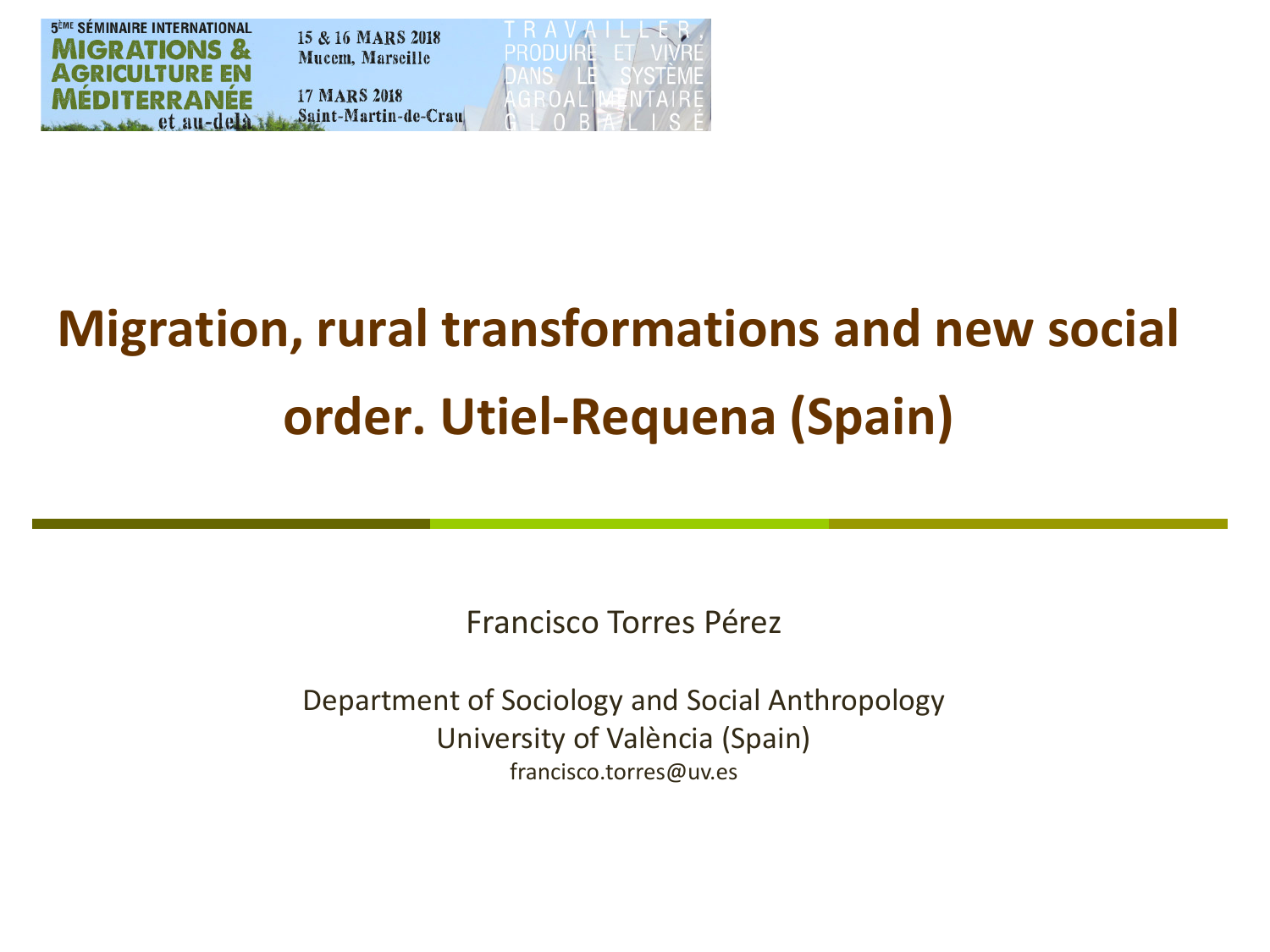# **This communication aims**





## **Based on the study of case of DO Utiel-Requena…**

- Wine traditional zone, which has known an important productive restructuring, with immigrant workers who have taken root
- Elements of rural sustainable development: population supports, sex-ratio balanced, socioeconomic dynamism…

## **… pose some notes on a needed debate**:

- $\checkmark$  Consider in our analysis relationships among productive and reproductive strategies
- $\checkmark$  The role of the immigrants and their families in the rural sustainability
- $\checkmark$  Changes in the social order of the rural areas transformed by the productive structuring and the social inclusion of the immigrants.
- $\checkmark$  The silence of the Sustainable Rural Policies about immigrant population and their implications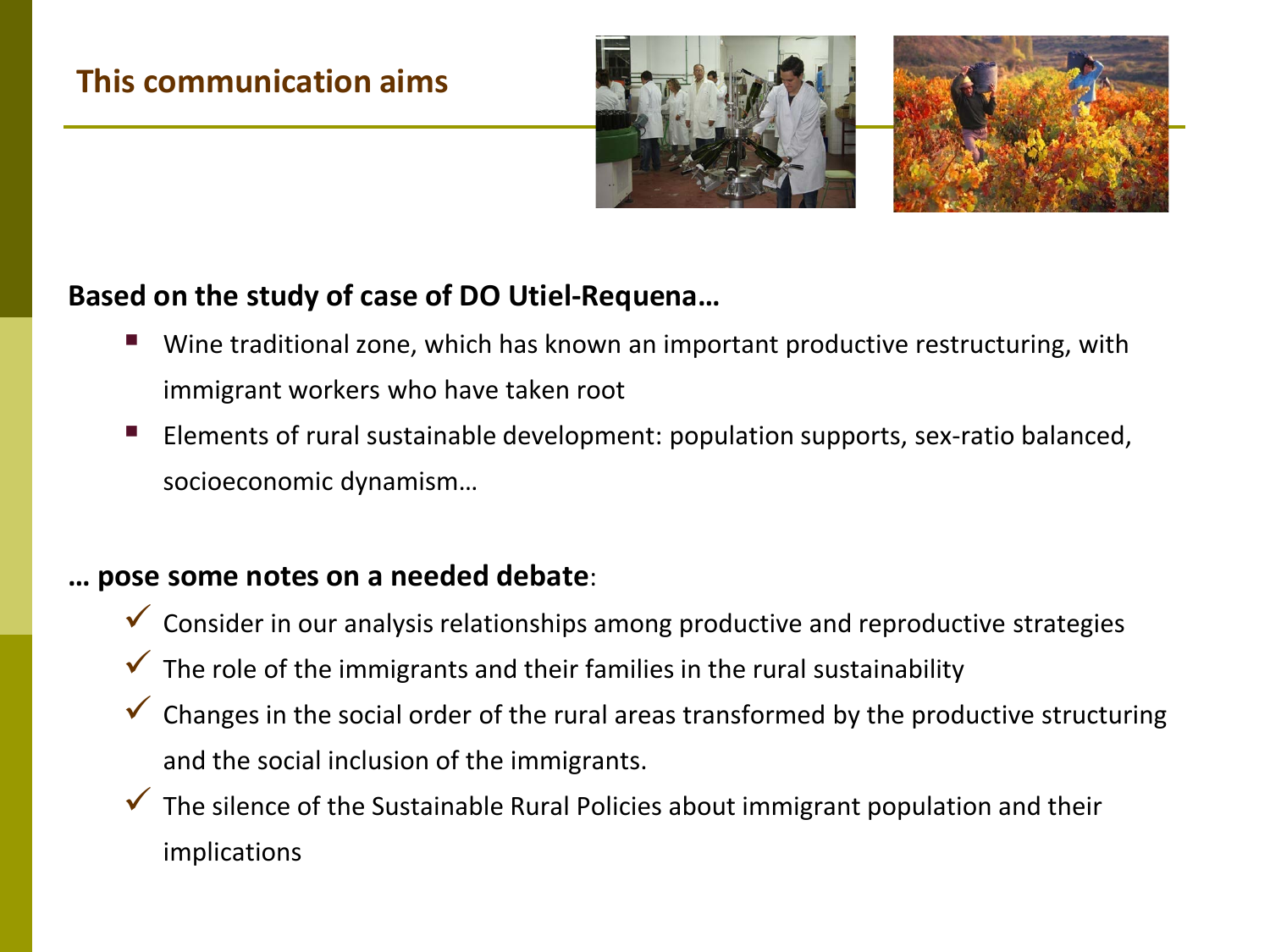# **Designation of Origin DO Utiel - Requena**





Fieldwork in 2013, 2014, 2015 and 2016. Observation, informal interviews and 51 interviews to 58 key informants.

Statistical data sources: Censos Agrarios 1999 y 2009, INE Padrón Municipal de Habitantes, Servicio Valenciano de Empleo y Formación, SERVEF, Servicio Estadística Ministerio de Agricultura, Alimentación y Medio Ambiente, MAGRAMA.

Research project CONACYT 182648, "La expansión de zonas vitivinícolas y el trabajo inmigrante. Estudio comparativo en Estados Unidos y España"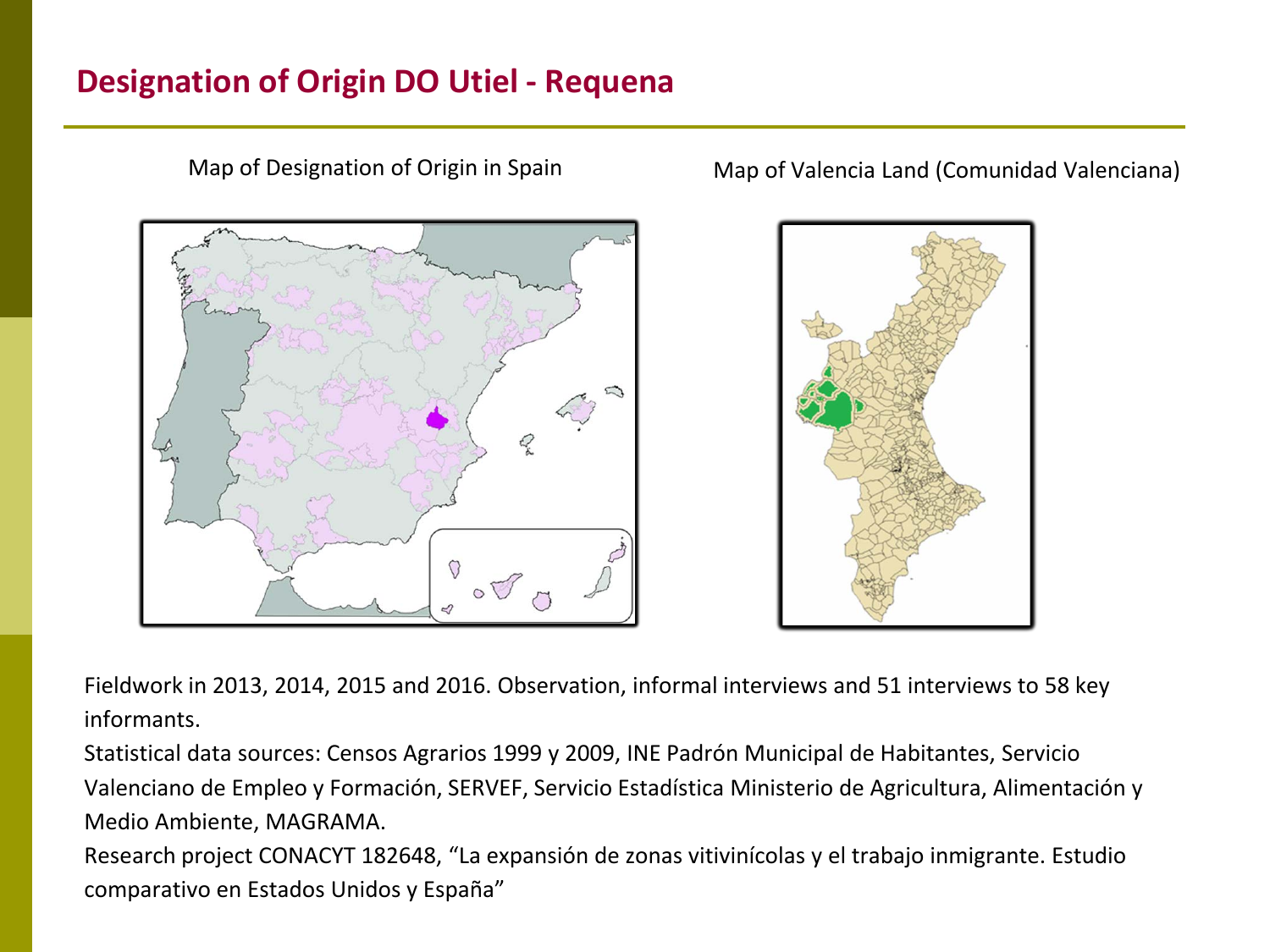# **Utiel-Requena as a wine production zone**

## **From middle of 19th century**

- $\triangleright$  specialization in the wine production
- oídium in France (1852-1862), *coupage*, bulk wines



## **Ends of the 19th century - the first half of the 20th century**

- **near wine monoculture**
- $\blacksquare$  the exporting tradition of bulk wine,
- the predominance of the smallholder farmers,
- organized in cooperatives that were articulating the production and the social life of villages

# **The 80's, 20th century.**

- wine character is kept, with a small industry in Requena and Utiel
- $\blacksquare$  exodus increases to Valencia and the coast
- $\blacksquare$  crisis of the model of familiar agriculture
- $\blacksquare$  " It was possible to live still of the vineyard ", but weakness of the model bulk wine cooperatives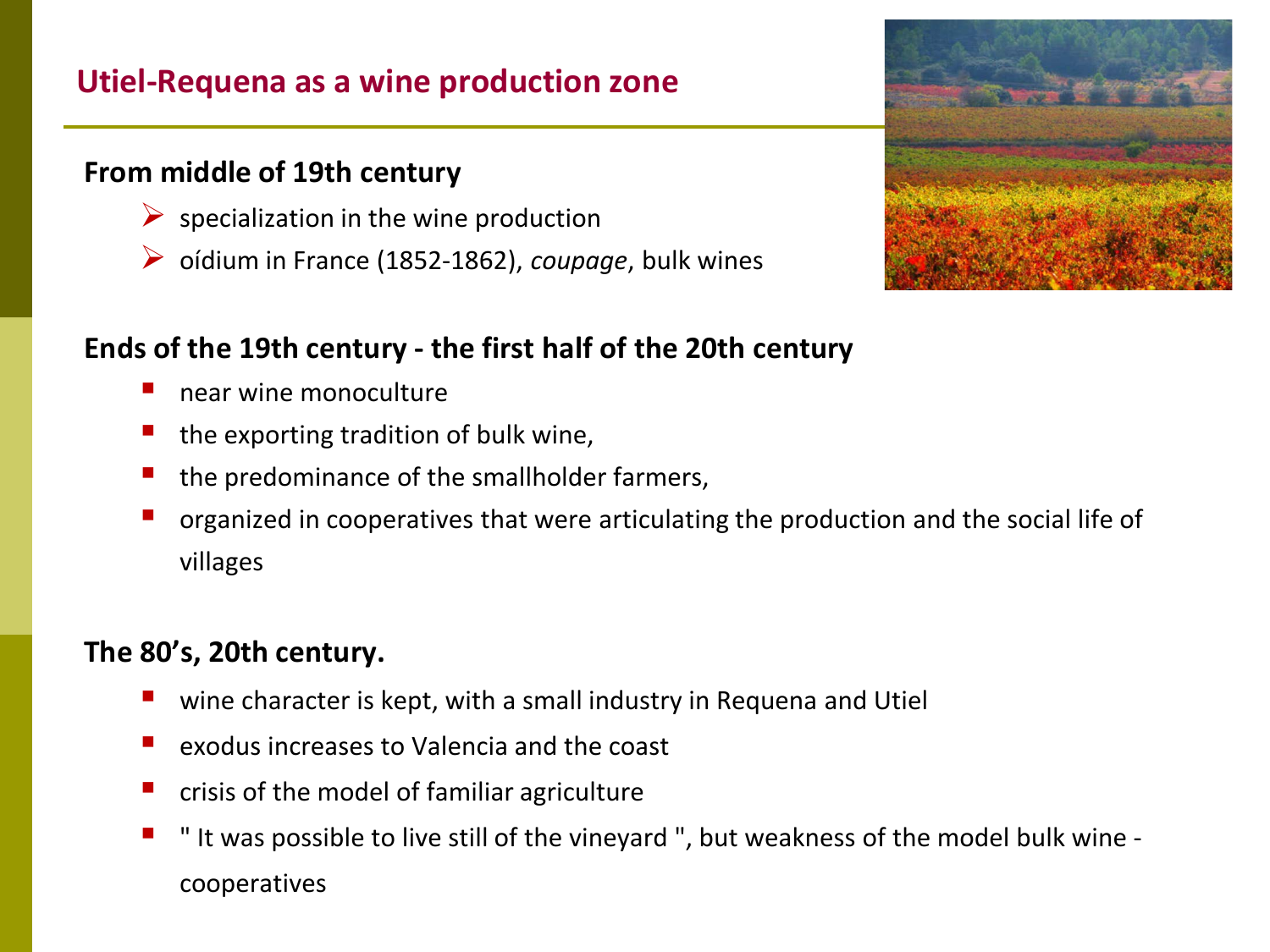#### **Two processes during the last three decades**

- Production, elaboration and commercialization restructuring, in function requirements global market of wine
- Immigrant farmer workers, their settlement and conversion from seasonal workers to neighbours

## **Changes in the organization of the work**

- 1. Increasing of wage-based employment.
	- Disappearance of traditional forms of work (familiar work and mutual help among neighbours)
- 2. Labour market segmentation. Immigrants on secondary market of work
- 3. Ethnicisation of productive structure. Spanish up, foreigners down



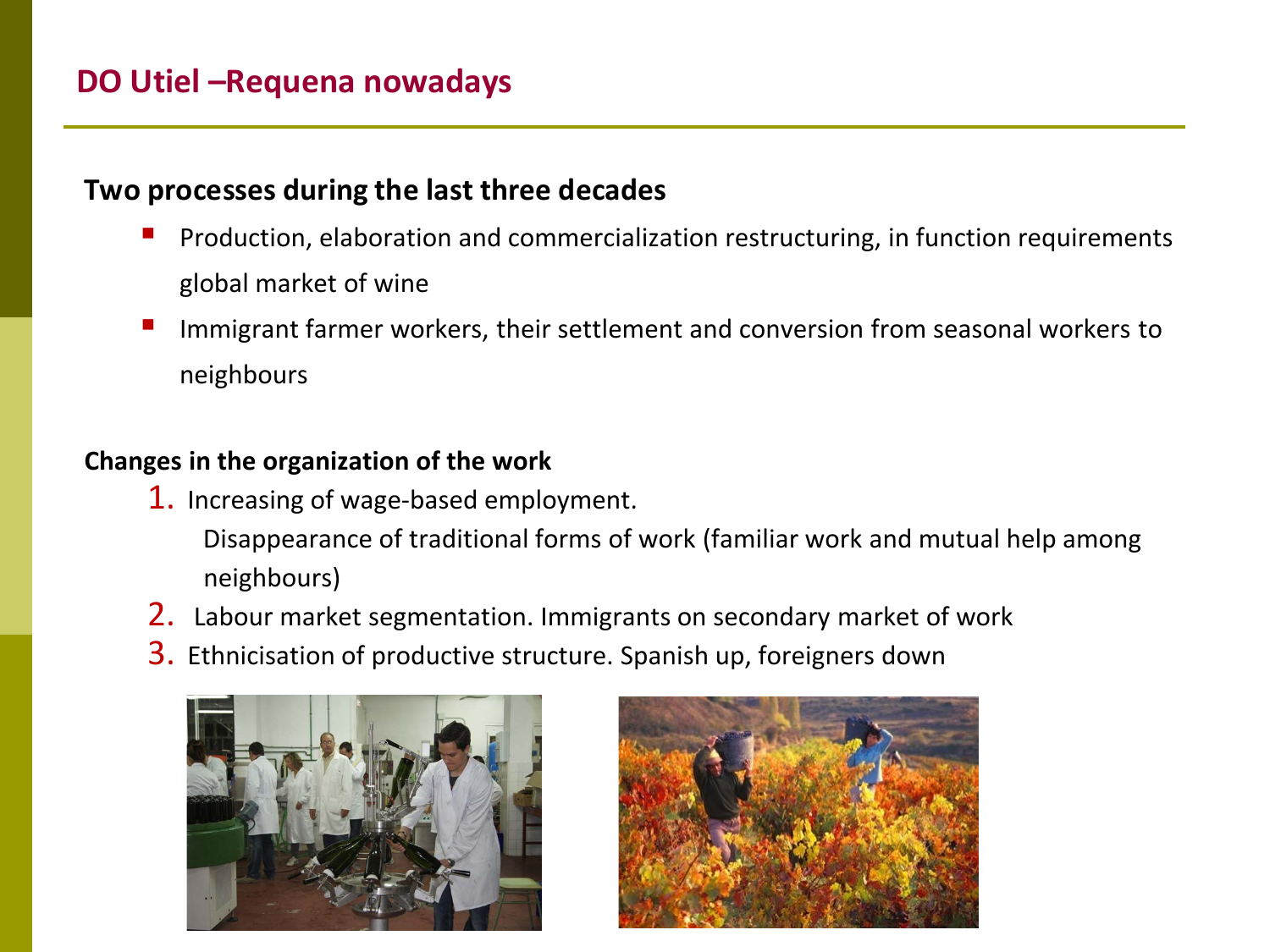## **1.- Middle of the 90's – 2001**

- $\checkmark$  Moroccans and Latins, men, undocumented migrants, working without contract
- $\checkmark$  Migrants seasonal workers increase,

Intense surveillance of Labor Inspectorate in 2001

#### **2.- 2002 – 2009**

- Seasonal Agriculture Workers Program.
	- *Unión de Agricultores y Ganaderos* (Unión). Poland. 2002. The program was extended to Romania in 2003. It is generalized in 2004. *Pagesos Solidaris* Foundation
	- Men, woman and families
- It follows the model of *Unió de Pagesos de Lleida* (Achon, 2011).
- Soon it establishes autonomous transnational relations (to the margin of the official program)

#### **3.- 2009 – nowadays**

- $\checkmark$  Towards the crisis, the Program is suspended
- $\checkmark$  Circular transnational migration (from 2012)
- $\checkmark$  From 2010, relative return of Spanish of the agriculture

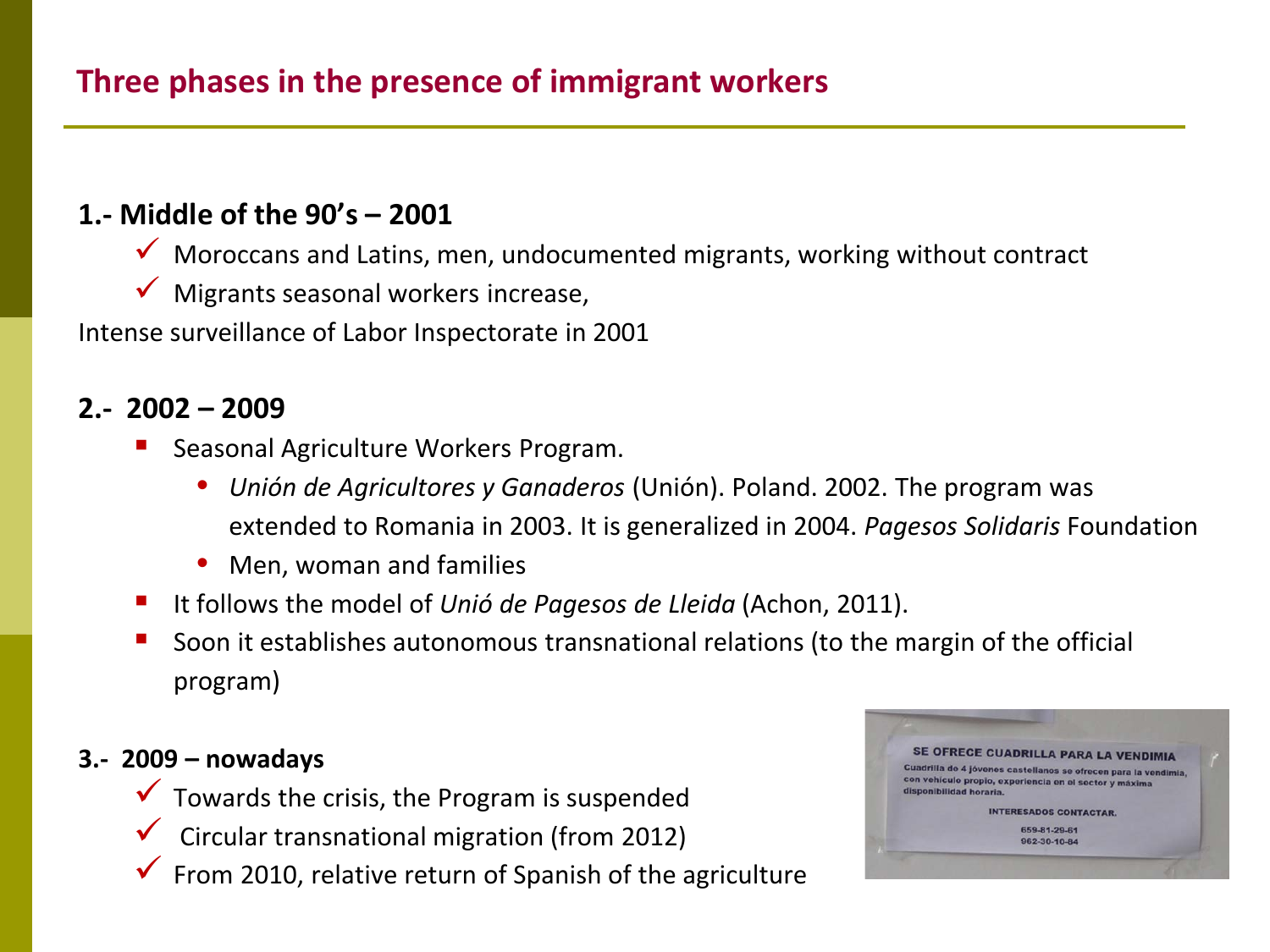# **Total population, foreigners and percentage of foreigners. 2000 - 2016**

|                           |            | 2000      | 2004      | 2008      | 2010      | 2012      | 2014      | 2106      |
|---------------------------|------------|-----------|-----------|-----------|-----------|-----------|-----------|-----------|
| Provincia<br>Valencia     | Total      | 2.201.200 | 2.358.919 | 2.543.209 | 2.581.147 | 2.580.792 | 2.548.898 | 2.544.264 |
|                           | Foreigners | 26.290    | 151.754   | 294.846   | 314.395   | 298.804   | 260.871   | 246.012   |
|                           | %          | 1,2       | 6,4       | 11,6      | 12,1      | 11,5      | 10,2      | 9,7       |
| D.O.<br>Utiel-<br>Requena | Total      | 38.581    | 39.283    | 40.775    | 41.649    | 41.595    | 40.261    | 39.255    |
|                           | Foreigners | 335       | 2.010     | 3.764     | 4.574     | 4.810     | 3.716     | 3.197     |
|                           | $\%$       | 0,9       | 5,1       | 9,2       | 11,0      | 11,6      | 9,2       | 8,1       |
| Campo-<br>robles          | Total      | 1.362     | 1.372     | 1.423     | 1.487     | 1.402     | 1.319     | 1.255     |
|                           | Foreigners | 12        | 92        | 151       | 207       | 166       | 128       | 108       |
|                           | %          | 0,9       | 6,7       | 10,6      | 13,9      | 11,8      | 9,2       | 8,6       |
| Fuente-<br>robles         | Total      | 728       | 737       | 737       | 733       | 719       | 705       | 690       |
|                           | Foreigners | 17        | 50        | 84        | 94        | 98        | 102       | 89        |
|                           | $\%$       | 2,3       | 6,8       | 11,4      | 12,8      | 13,6      | 14,5      | 12,9      |
| Requena                   | Total      | 19.092    | 19.849    | 20.807    | 21.448    | 21.429    | 20.901    | 20.510    |
|                           | Foreigners | 168       | 1.208     | 2.101     | 2.502     | 2.666     | 1.908     | 1.731     |
|                           | %          | 0,9       | 6,1       | 10,1      | 11,7      | 12,4      | 9,1       | 8,4       |
| Utiel                     | Total      | 11.786    | 11.848    | 12.294    | 12.421    | 12.429    | 12.082    | 11.748    |
|                           | Foreigners | 57        | 371       | 795       | 931       | 1.104     | 927       | 757       |
|                           | %          | 0,5       | 3,1       | 6,4       | 7,8       | 8,9       | 7,7       | 6,4       |
| Venta del<br>Moro         | Total      | 1.567     | 1.493     | 1.401     | 1.473     | 1.443     | 1.400     | 1.299     |
|                           | Foreigners | 15        | 84        | 142       | 244       | 247       | 227       | 173       |
|                           | %          | 1,1       | 5,6       | 10,1      | 16,6      | 17,1      | 16,2      | 13,3      |

Source: Municipal Population Register. INE. Population data to January 1st of every year.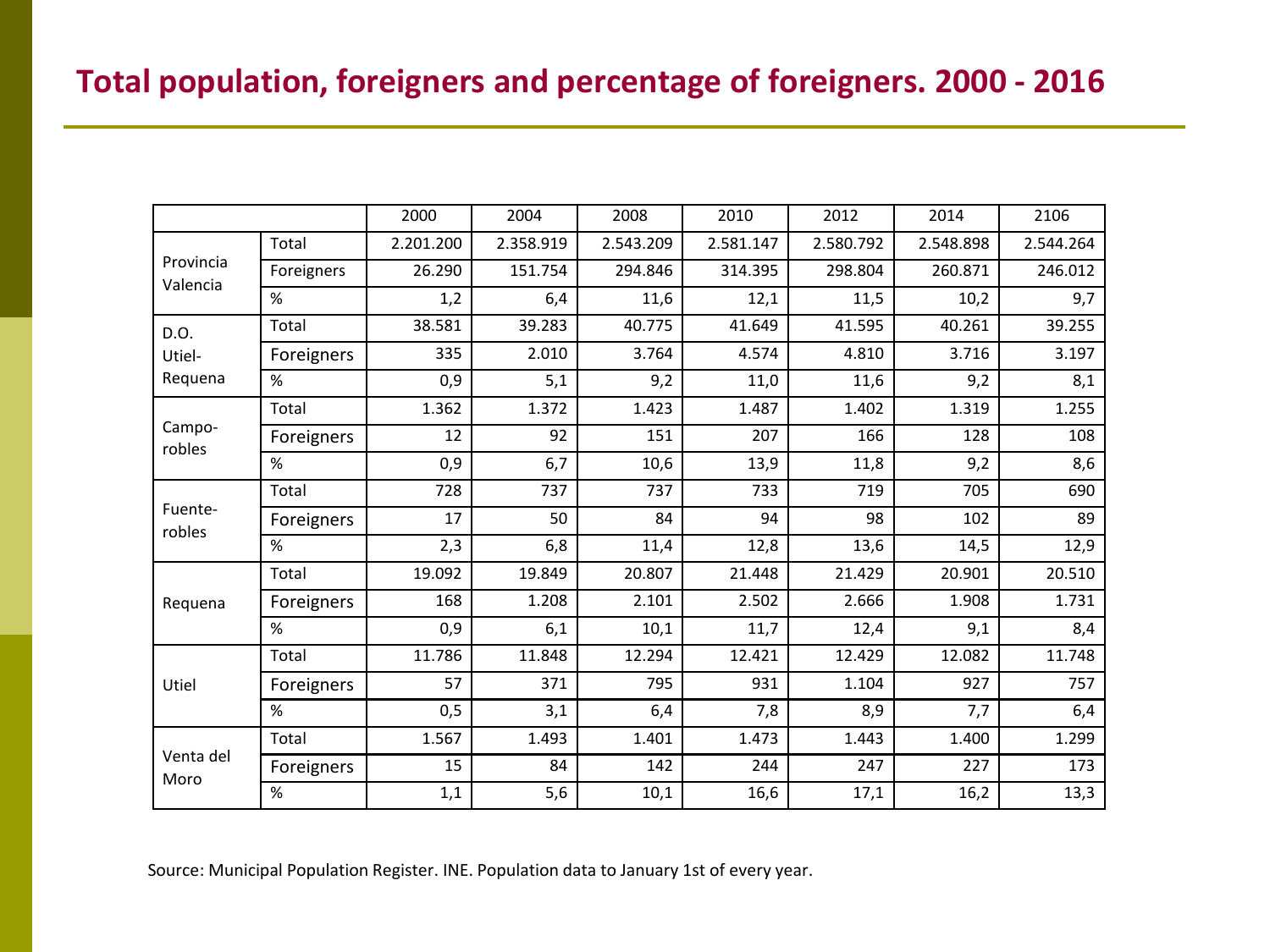#### **A rapid settlement process, with clear familiar profile**

- A spectacular increase: 335 foreigners in 2000  $\rightarrow$  2.010 foreigners in 2004 16-years-old minors  $\rightarrow$  19,9% of total foreigner population in Requena, 16,4% in Utiel
- Very fast process: East Europeans, Latins ; slow process: Moroccans and Algerians

#### **Reasons**

- Seasonal Agriculture Workers Program involves men and women
	- Unlike others agricultural areas, here was not established a selection of sex
	- "no había requisitos especiales … comportamiento cívico, o sea ganas de trabajar" (UR8).
- Legal contracting in agriculture, not this way in cleanliness and care works (women)
- Labour niches that allow to have work all the year
	- $\checkmark$  Agricultural permanent worker, with the same farmer and different tasks
		- "así como anteriormente eran de la localidad, los mozos que se llamaban, que se
		- dedicaban solamente a eso ahora son todos inmigrantes, y la mayoría son del Este" (UR5)
	- $\checkmark$  Alternation among tasks and farmers throughout the year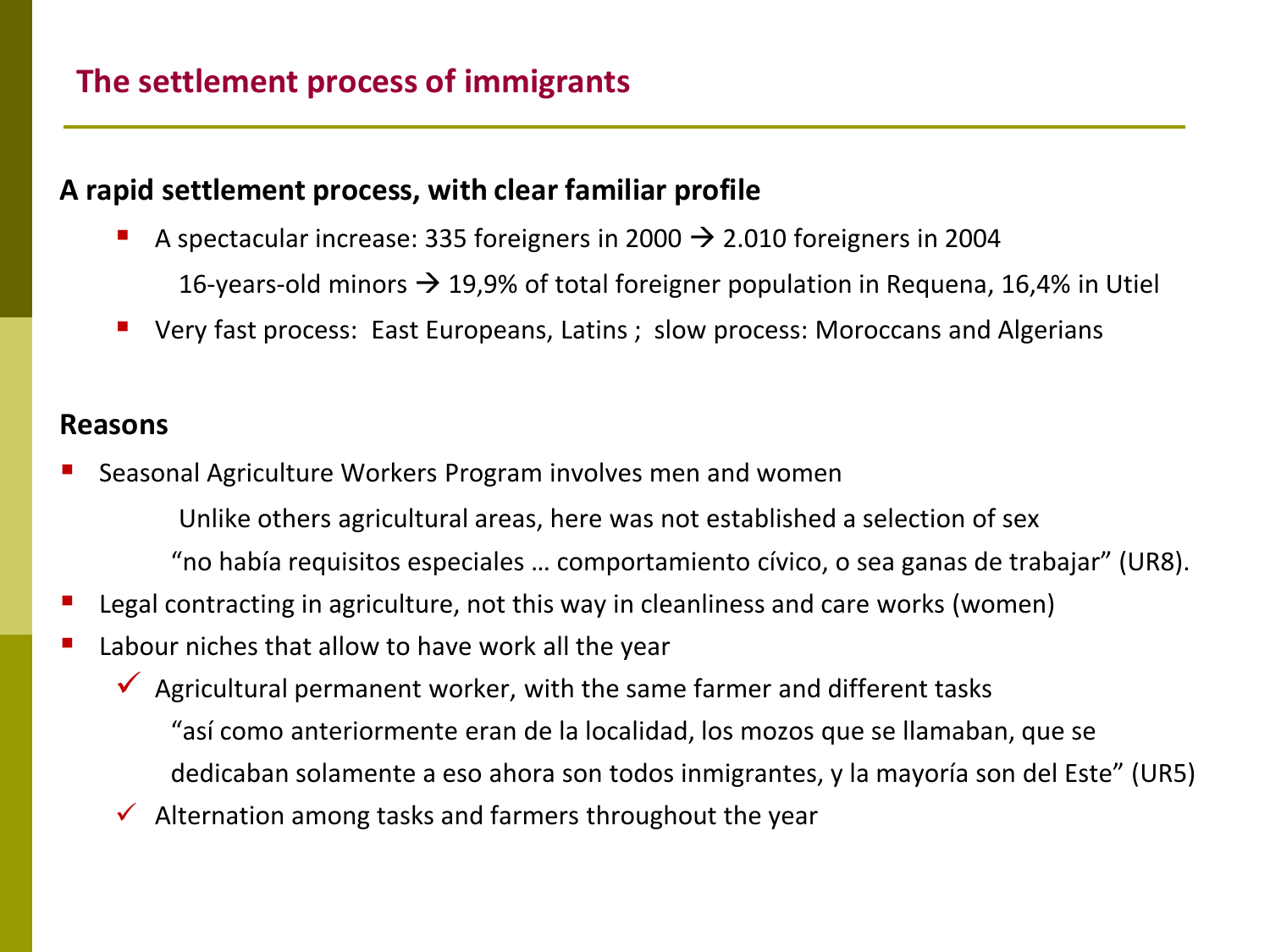#### **Reasons**

 Women: cleanliness, care, …. too in the fields (not Moroccan women) [En Requena, empecé] "trabajando de limpieza… luego en el bar de M., en la cocina,… en dos o tres bares restaurantes… sin contrato. También trabajaba en campo con mi marido a vendimiar o coger hierba… muchas cosas que se hacen en el campo" (UR-32).

- A climate of good reception. An interviewed farmer was expressing it: "(los inmigrantes) son gente que se dedica únicamente al campo porque españoles que sean jornaleros no hay, prácticamente no hay […]lo que es lo pueblos pequeños se están aguantando por ellos porque se han quedado a vivir en estos pueblos y están manteniendo a la agricultura ellos" (UR-9).
- Comparative advantages: cheap housing, good public services and very well communicated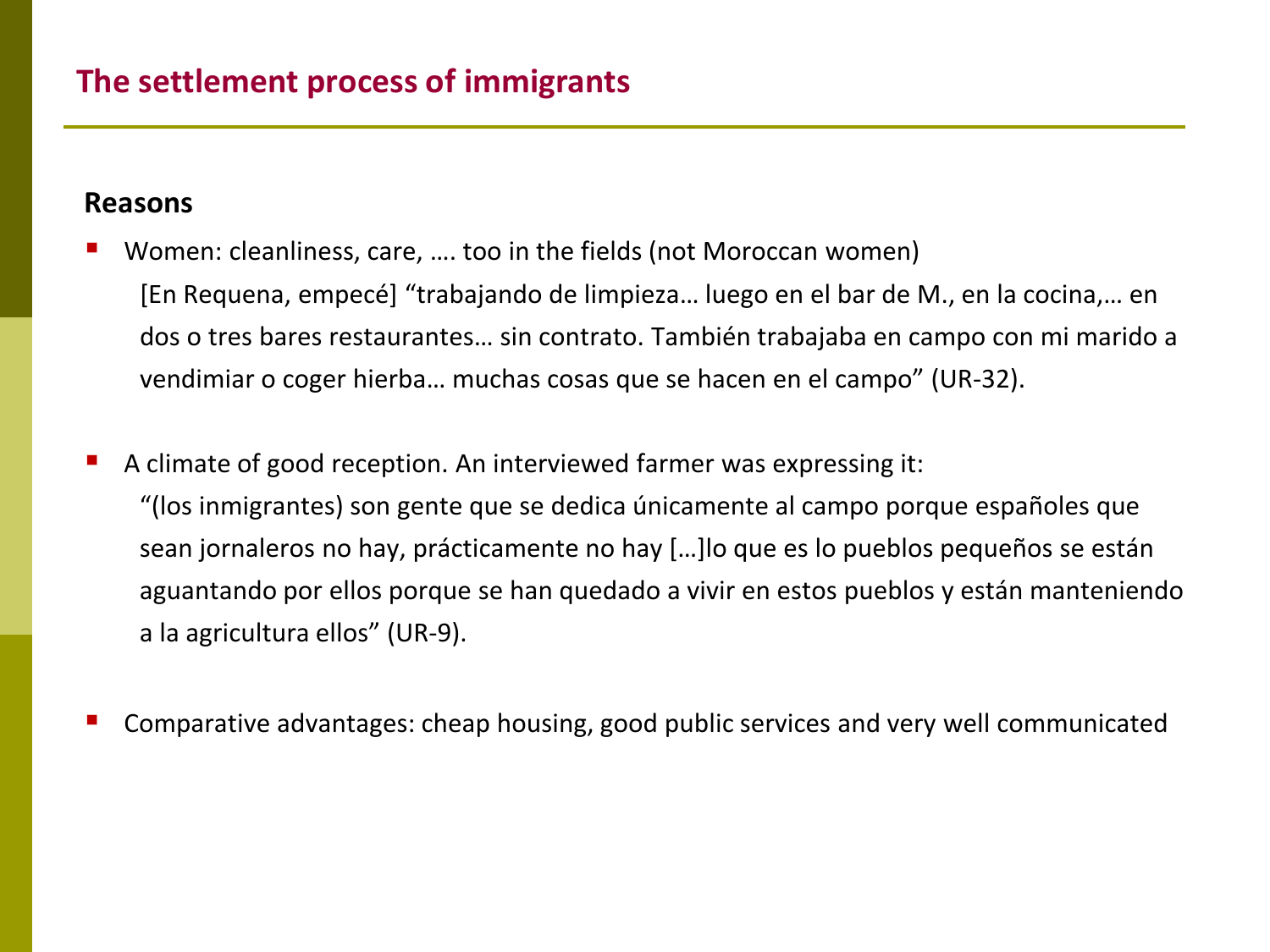# **Evolution of main nacionalities. DO Utiel-Requena 2000 - 2016**

|                 | 2000 | 2004  | 2008  | 2012  | 2016  |
|-----------------|------|-------|-------|-------|-------|
| Foreigners      | 335  | 2.010 | 3.764 | 4.810 | 3.197 |
| % Total         | 0,86 | 5,12  | 9,23  | 11,56 | 8,14  |
| Europe          | 98   | 972   | 2.598 | 3.594 | 2.322 |
| EU              | 57   | 282   | 2.513 | 3.497 | 2.237 |
| <b>Bulgaria</b> |      |       | 248   | 398   | 194   |
| Poland          |      |       | 150   | 193   | 98    |
| Rumania         |      | 523   | 1.770 | 2.478 | 1.721 |
| Ukraine         |      |       | 56    | 65    | 63    |
| Africa          | 92   | 179   | 213   | 324   | 282   |
| Algeria         |      |       | 88    | 105   | 72    |
| Morocco         |      | 63    | 103   | 187   | 184   |
| America         | 128  | 825   | 872   | 787   | 479   |
| Argentina       |      | 60    | 51    | 34    | 39    |
| <b>Bolivia</b>  |      |       | 141   | 107   | 73    |
| <b>Brazil</b>   |      |       | 45    | 76    | 58    |
| Colombia        |      | 233   | 188   | 182   | 79    |
| Ecuador         |      | 354   | 283   | 220   | 101   |
| Asia            | 17   | 33    | 80    | 104   | 112   |
| China           |      |       | 47    | 53    | 60    |
| Pakistan        |      |       | 12    | 31    | 34    |

Source: Municipal Population Register. INE. Population data to January 1st of every year.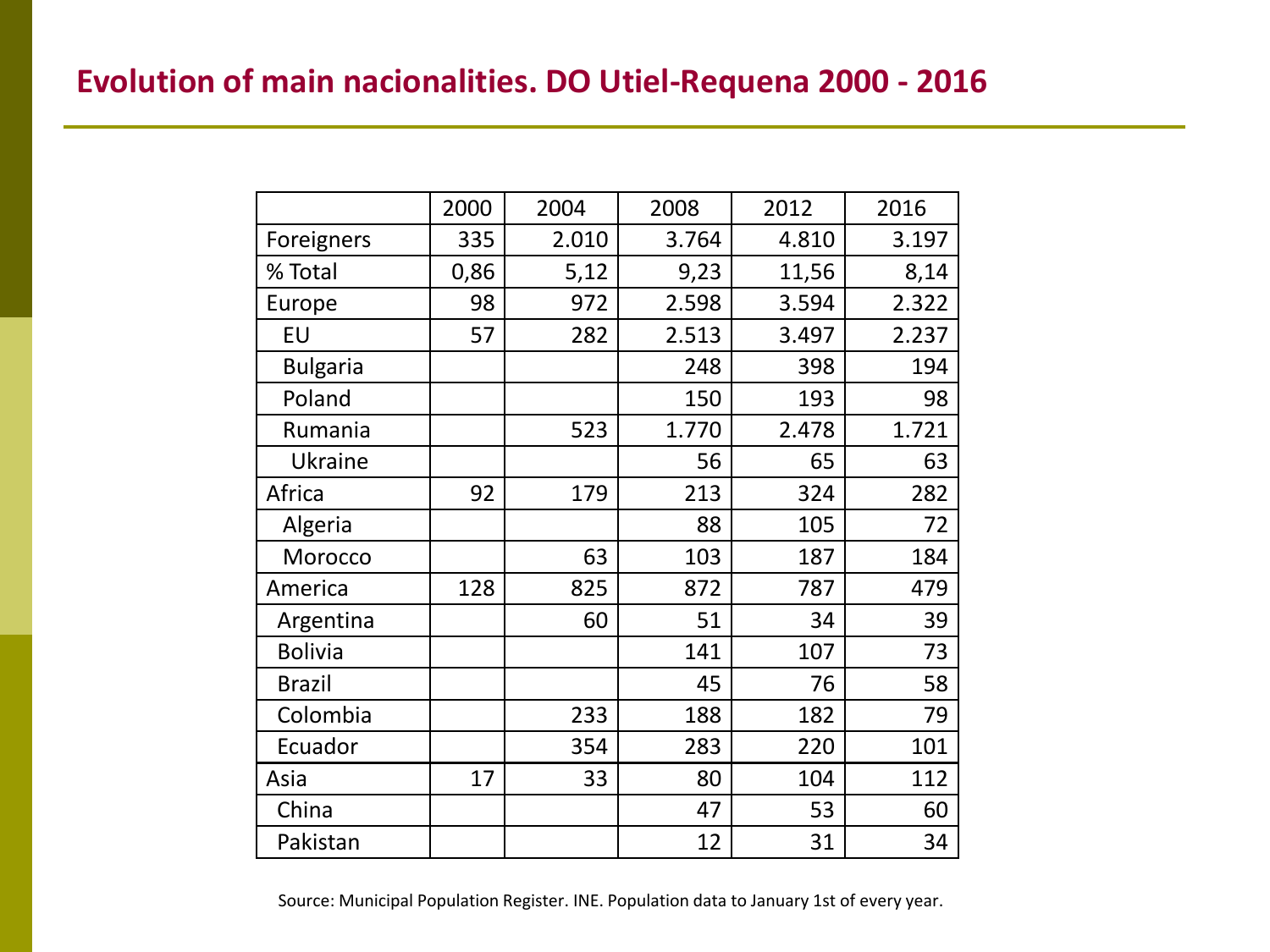# **With the crisis, relative decrease of the immigrant population**

#### **From 2012, the foreign registered population descends**

## $\checkmark$  Number of East Europeans and Latins falls away

- **Relevancy nationalized Latins, that reduces the decrease**
- 2016: 479 foreigner Latins inhabitants; 1.013 inhabitants born in America

## $\checkmark$  It remains a clear familiar profile

16-year-old minor foreigners: 17,2 % of the foreigner population

 $\checkmark$  East Europeans: return not always definitely, circular migration "luego hay otros que a lo mejor antes se quedaban pero como ahora hay menos faena o hay más gente pues se van y vienen en la poda y en el verano y luego se van otra vez y luego vuelven a venir, que los conoces" (UR-17).

To profit from the limited opportunities of work in countries of origin and in Utiel-Requena Previous relationships, consolidated networks, EU as free circulation zone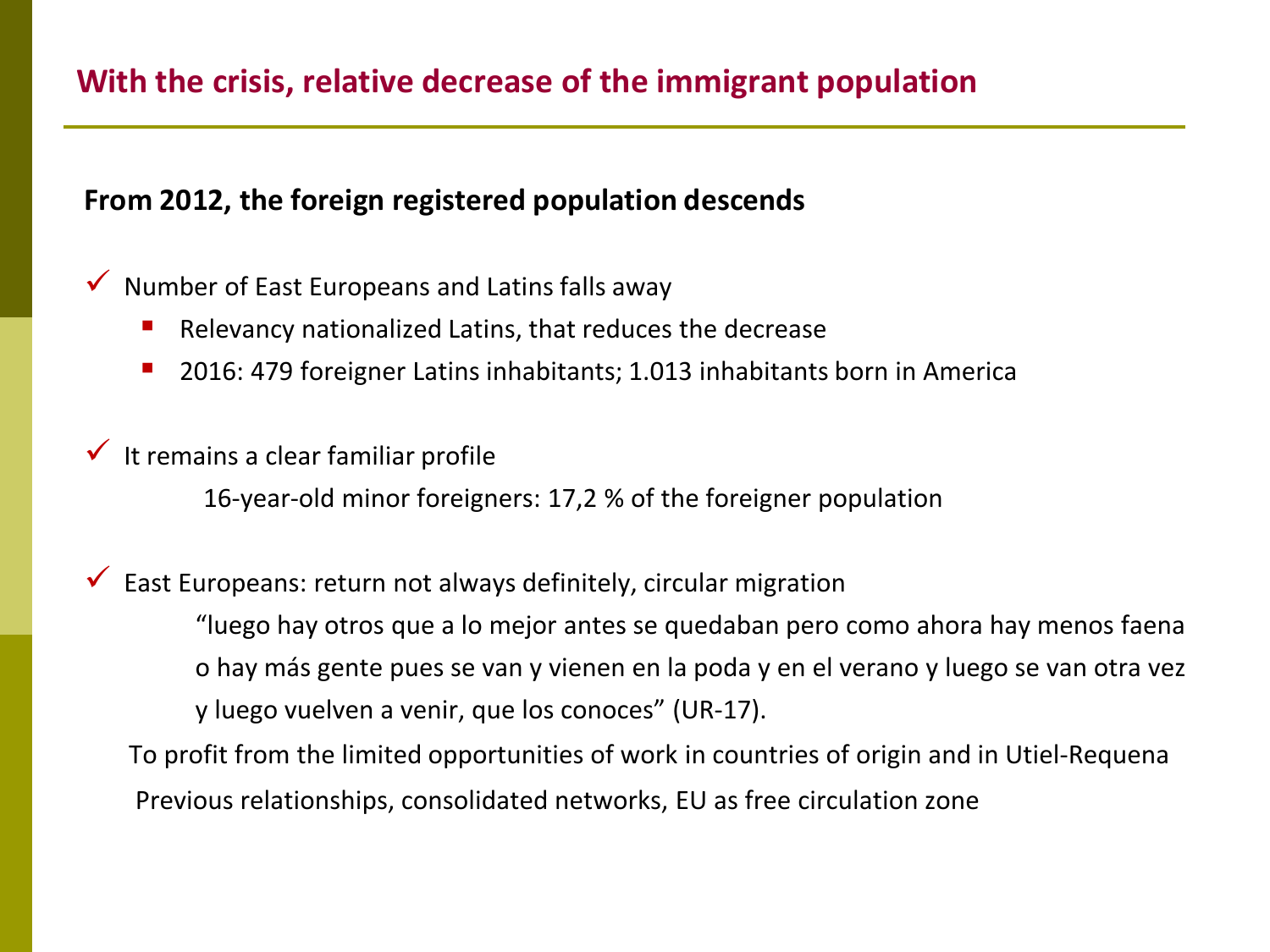# **Social insertion of the immigrants. Lights**

**Calm insertion due to the functional character of the immigration and its familiar profile**

- Immigrant inhabitants presents in all the significant spaces of the local life.
	- Normalized insertion in the public services of the municipalities: centers of health, of social services, Public Schools and High Schools
	- Weekly open-air market of Requena and of Utiel
- Calm insertion and daily co-presence: tacit acceptance of the new inhabitants and implicit recognition as a part of the neighbourhood.

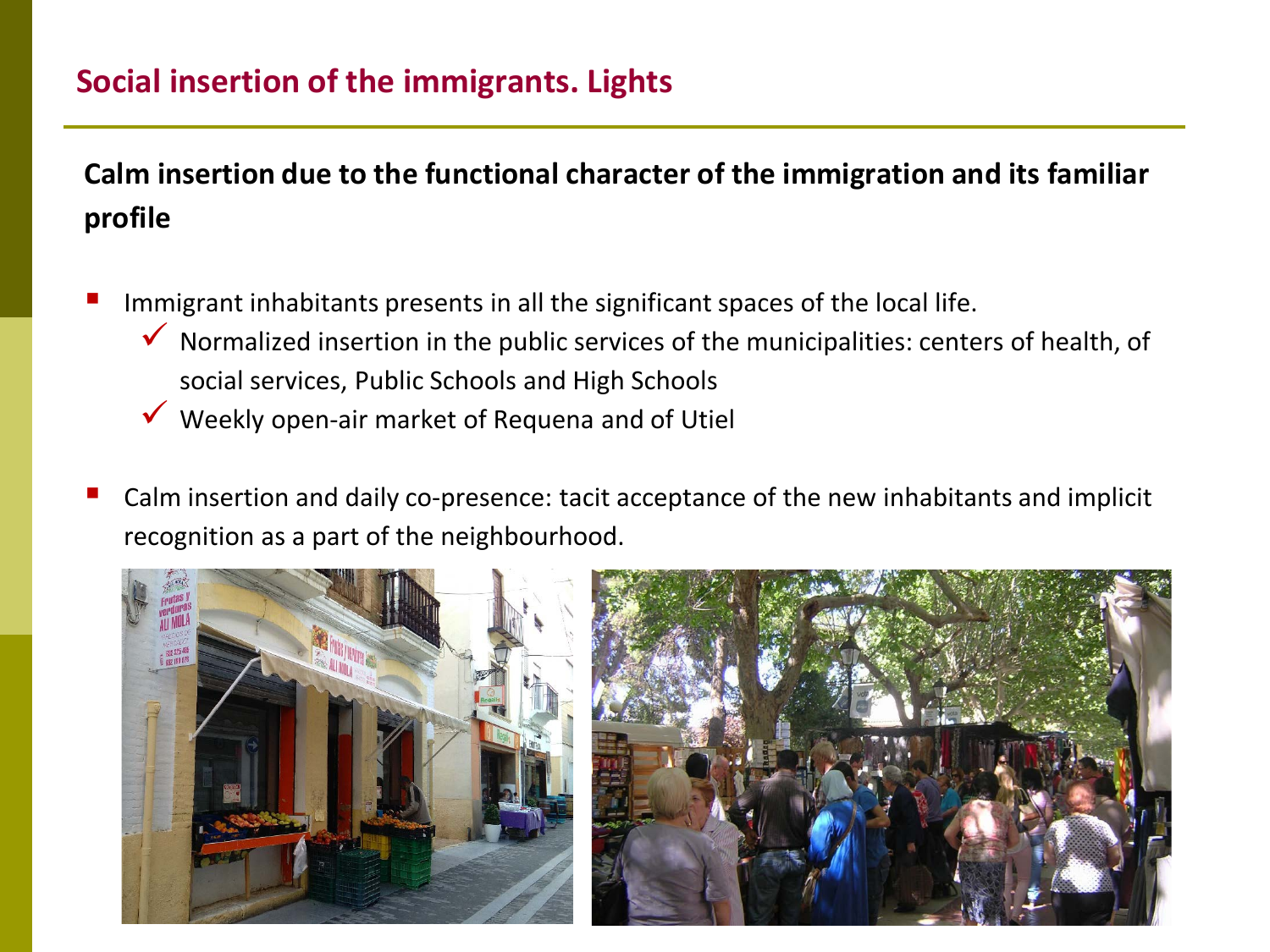## **1.- Stock of poverty and extreme precariousness**

- Immigrant families were inserted "for below" in the social structure of the zone, with an initial very precarious situation
- Current situation (social services).
	- $\checkmark$  A majority has obtained a standardized situation

"un estatus, un nivel de vida… normalizado… que después de algunas ayudas ya son autónomos" (UR-50).

# $\checkmark$  Families which are unable to go out of the extreme precariousness "Familias que tienen cubierta la escolarización de menores, la asistencia sanitaria, … que no acaba de funcionar solos… que serían sobre todo necesidades materiales [derivadas]… de un trabajo precario y de una vivienda que no está en condiciones" (UR-50).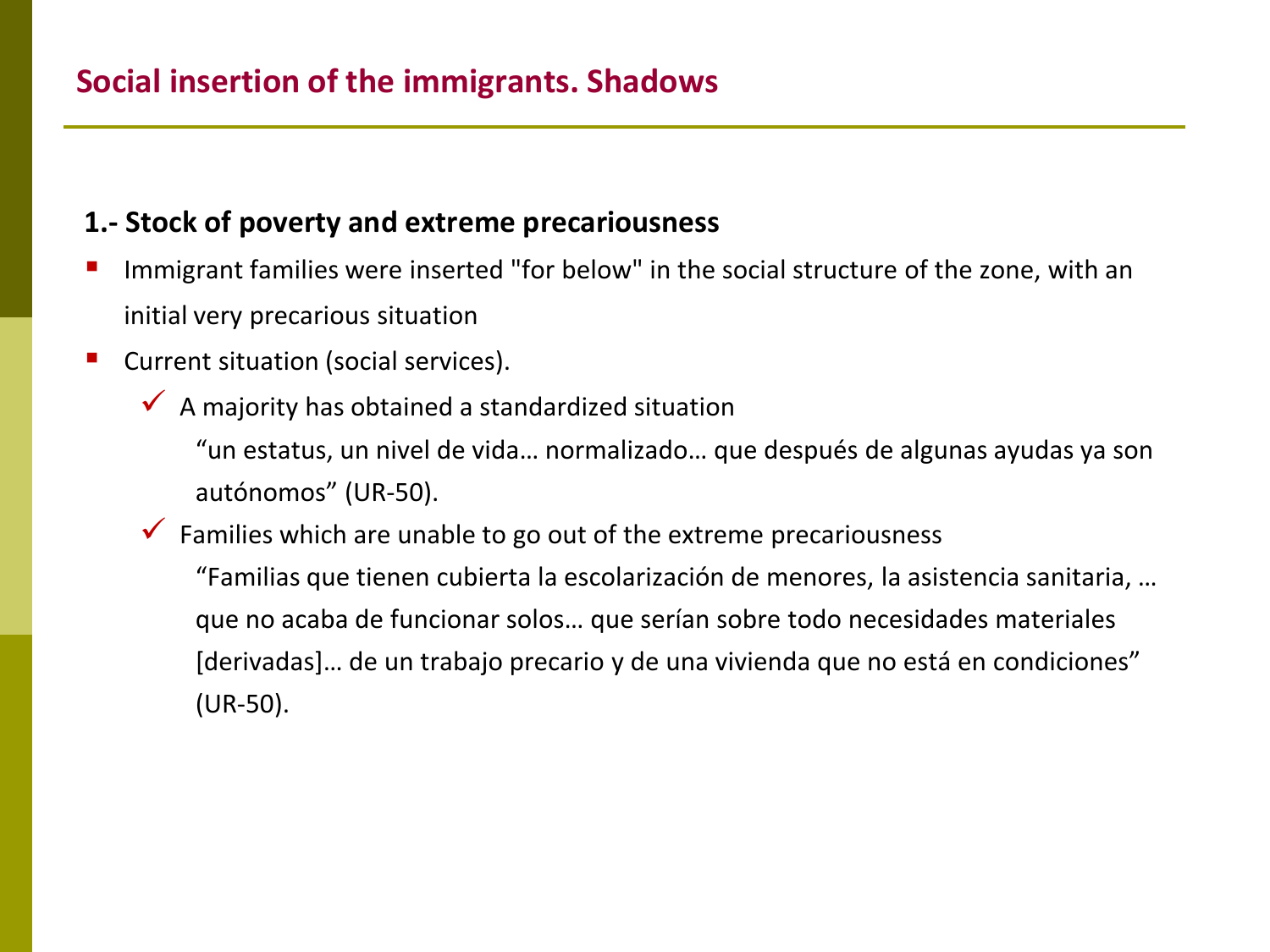## **2.- The formative - labour trajectories of the immigrants' sons and daughters**

- Public schools : childhood and primary education an insertion without problems
- High schools: 9 or 10 % of average, according to centres and levels, are immigrant students
- School results change according to origin and " interest of the families "
- Over-representation immigrant students in Programs of Professional Initial Qualification (PCPI)
- Students of immigrant origin, with good academic results, which don't accede to the University for economic problems.

"un grupo importante de alumnos [de origen inmigrante] que, eh, que pese hacer segundo de bachillerato … los padres vienen y dicen ¡pues a mí me encantaría! … ¡pues a mí me gustaría que fuera a la universidad! Pero no me veo en las condiciones de poder asumir el gasto…. entonces muchos …. acaban haciendo ciclos formativos [de Formación Profesional]" (UR-49).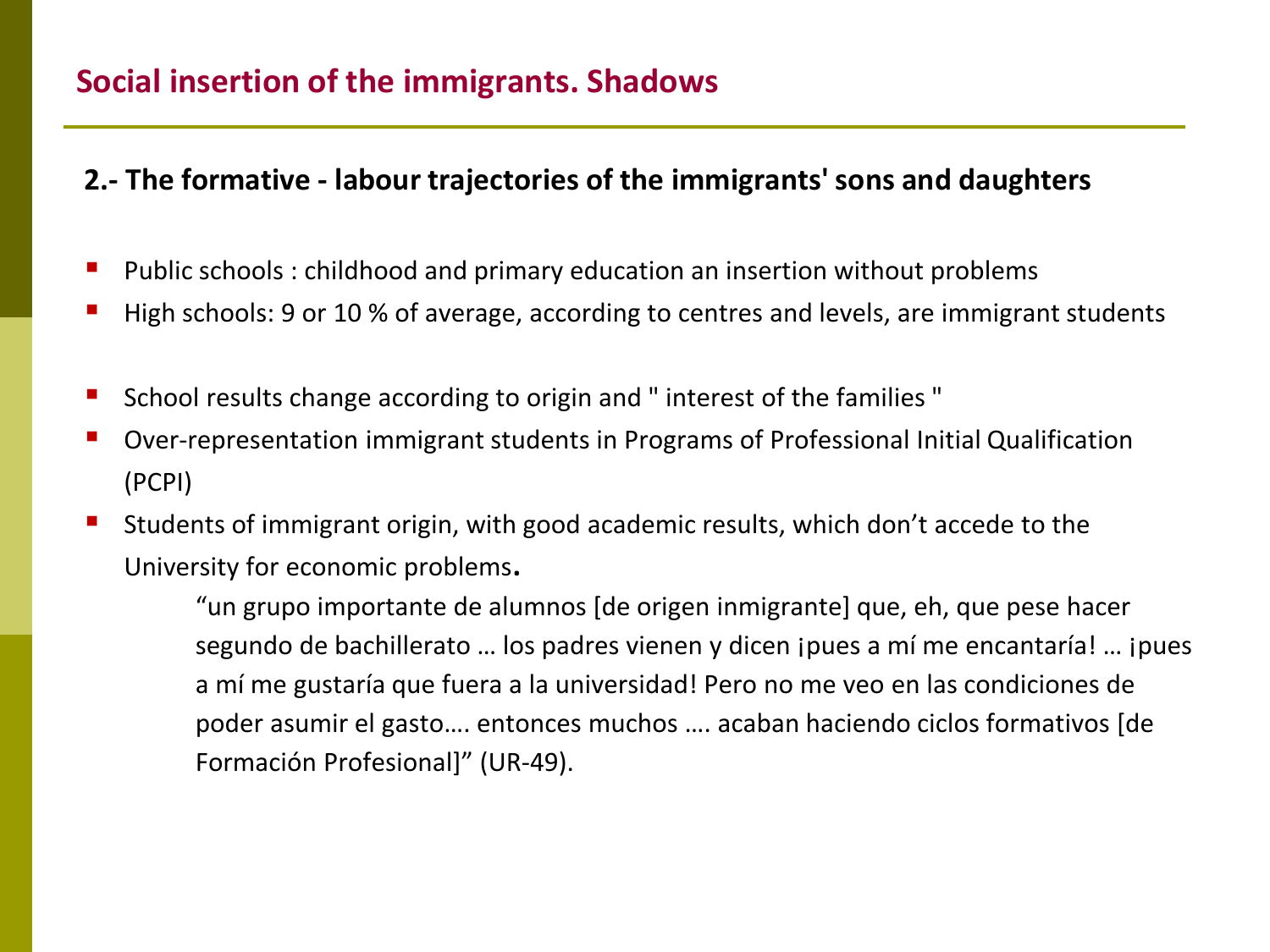## **Social insertion of the immigrants. Shadows**

- **3.- The hierarchic valuation of the " good integration " and the ethnic groups**
- " Very well ", stereotyped response
- Relations of diverse degree: more significant, some mixed marriage, but it predominates over more or less indifferent conviviality
- Perception is modulated by groups
	- Rumanians, East Europeans, Latins…. "better",
	- Moroccans, "worse"

"Yo creo que también va un poco por el rollo religioso e ideológico porque sí que veo que la gente del Este sí que se integran más fácilmente y sin embargo …. los musulmanes, por ejemplo, las mujeres musulmanas con la historia esta de llevar el velo y tal lo llevan, ves grupos de mujeres todas musulmanas, no ves gente de aquí con ellas o al revés" (UR-27)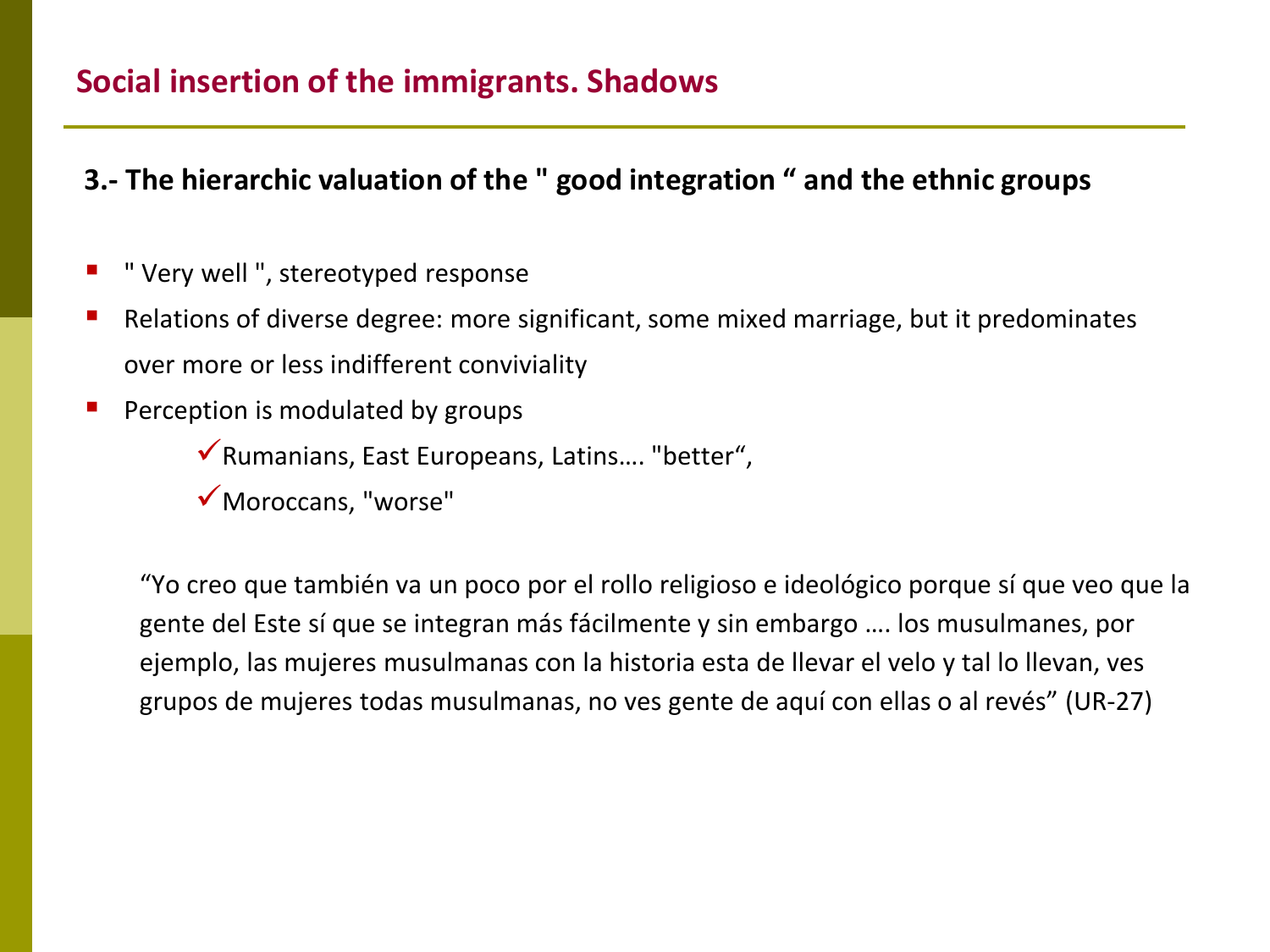## **Sustainable development and social sustainability of the rural zones**

- $\checkmark$  2 pillar of the Common Agricultural Policy CAP of the EU:
	- Territorial development, governance and multifunctionality
- $\checkmark$  Law 45/2007 for the sustainable development of the countryside. Spanish government

## **Elements of sustainable development**

## **The situation in DO Utiel-Requena**

Stable population, sex-ratio balanced, socioeconomic dynamism,

- without economic notable diversification:
	- wine monoculture, not overcome the agricultural seasonal variation
- Linked with global processes:
	- $\checkmark$  Global food-processing chains / world market of the wine
	- $\checkmark$  Migration transnational flows
- Consolidation of ethnic-labor stratification and ethnic-social order